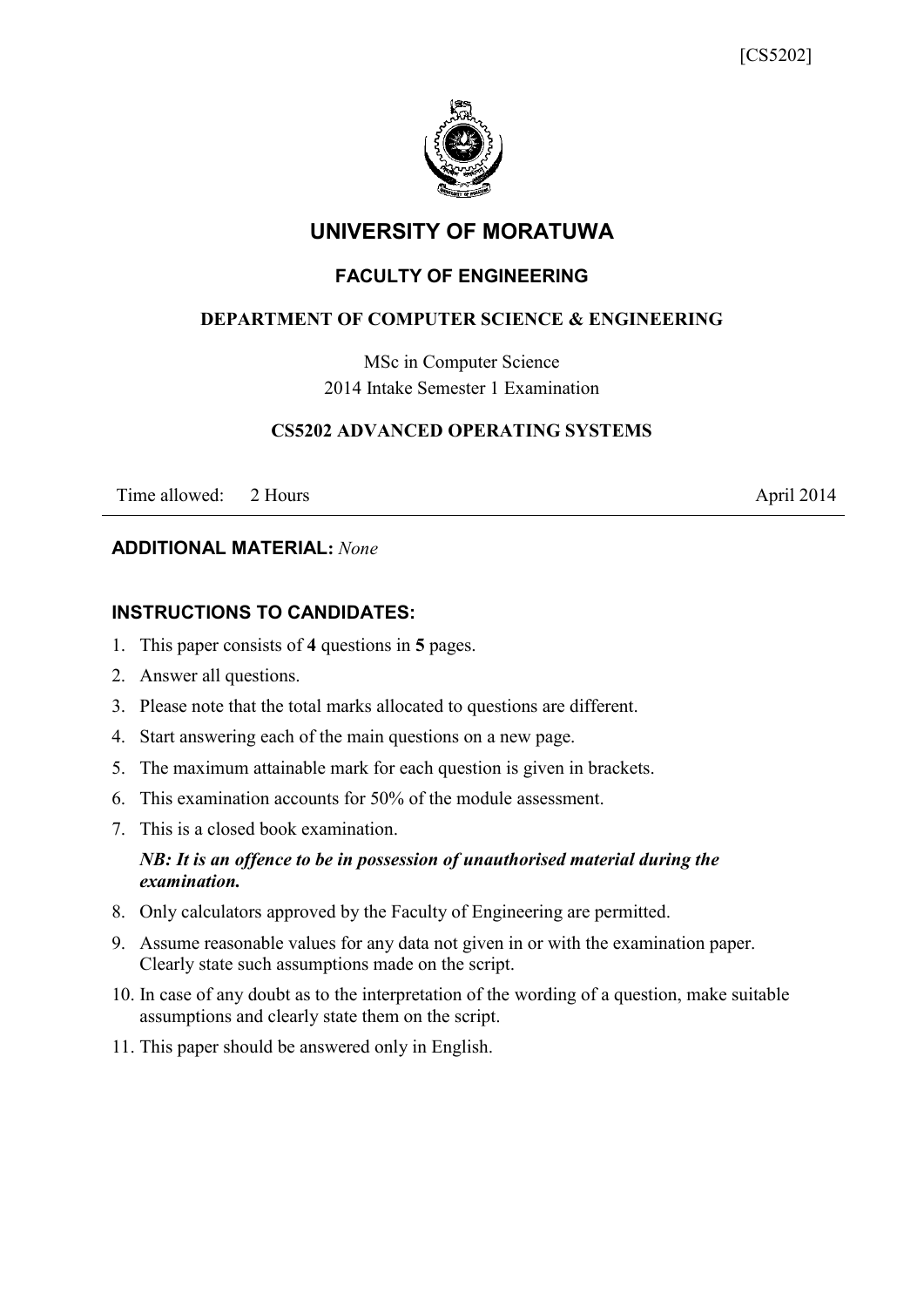# **Question 1 (25 marks)**

| $\mathbf{A}$ | the answer number in your answer book.                                                                                                                                                                                                          | Select the most appropriate answer, and write the corresponding sub question number and<br>$[10 \times 1]$ |  |  |
|--------------|-------------------------------------------------------------------------------------------------------------------------------------------------------------------------------------------------------------------------------------------------|------------------------------------------------------------------------------------------------------------|--|--|
| (i)          | routine determines the nature of the interrupt and performs<br>The<br>whatever actions are needed.                                                                                                                                              |                                                                                                            |  |  |
|              | A) interrupt handler                                                                                                                                                                                                                            | B) instruction signal                                                                                      |  |  |
|              | C) interrupt signal                                                                                                                                                                                                                             | D) program handler                                                                                         |  |  |
| (ii)         | The component of the operating system that selects the next process to run is called the                                                                                                                                                        |                                                                                                            |  |  |
|              | A) dispatcher                                                                                                                                                                                                                                   | B) kernel                                                                                                  |  |  |
|              | C) monitor                                                                                                                                                                                                                                      | D) process control block                                                                                   |  |  |
| (iii)        | A common strategy to give each process in the queue same time in turn is referred to<br>as a technique.                                                                                                                                         |                                                                                                            |  |  |
|              | A) multithreading                                                                                                                                                                                                                               | B) round-robin                                                                                             |  |  |
|              | C) serial processing                                                                                                                                                                                                                            | D) time slicing                                                                                            |  |  |
| (iv)         | Which of the following statements are TRUE about Multithreading Models?                                                                                                                                                                         |                                                                                                            |  |  |
|              | $(p)$ One-to-One model enables the creation of any number of kernel-level threads<br>$(q)$ Many-to-One model cannot benefit from hardware-level parallelism<br>(r) Many-to-Many model allows the OS to create a sufficient no of kernel threads |                                                                                                            |  |  |
|              | A) $(p)$ and $(q)$ only                                                                                                                                                                                                                         | B) $(p)$ and $(r)$ only                                                                                    |  |  |
|              | C) $(q)$ and $(r)$ only                                                                                                                                                                                                                         | D) All three                                                                                               |  |  |
| (v)          | Which of the following statement is NOT true about semaphores?                                                                                                                                                                                  |                                                                                                            |  |  |
|              | A) Utilize priority inversion                                                                                                                                                                                                                   | B) Enforce mutual exclusion                                                                                |  |  |
|              | C) Enable process synchronization                                                                                                                                                                                                               | D) Can be implemented without busy waiting                                                                 |  |  |
| (vi)         | Relocation register value is 14,000 and limit register value is 2,048. Logical address is<br>2,046. What is the physical address?                                                                                                               |                                                                                                            |  |  |
|              | A) $2,048$                                                                                                                                                                                                                                      | B) 2,046                                                                                                   |  |  |
|              | $C)$ 16,046                                                                                                                                                                                                                                     | D) This address is invalid                                                                                 |  |  |
| (vii)        | Main memory divided into a number of static partitions at system generation time is<br>referred to as                                                                                                                                           |                                                                                                            |  |  |
|              | A) dynamic partitioning                                                                                                                                                                                                                         | B) fixed partitioning                                                                                      |  |  |
|              | C) simple paging                                                                                                                                                                                                                                | D) simple segmentation                                                                                     |  |  |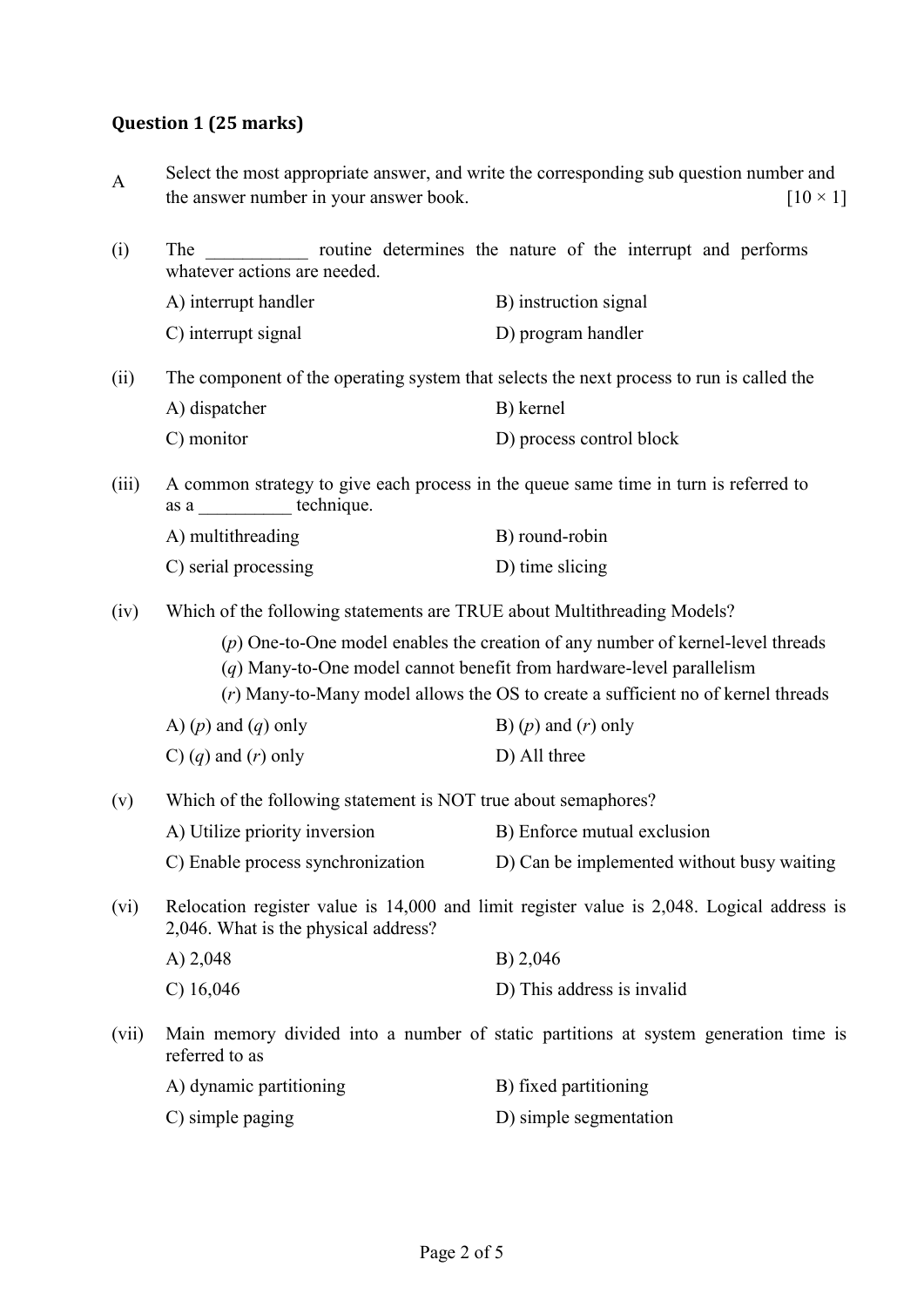(viii) is transparent to the programmer and eliminates external fragmentation providing efficient use of main memory.

| A) Hashing      | B) Paging    |
|-----------------|--------------|
| C) Segmentation | D) Thrashing |

- (ix) In general, real-time operating systems must provide:
	- (*p*) Preemptive, priority-based scheduling (*q*) Preemptive kernels (*r*) Latency must be minimized A)  $(p)$  and  $(q)$  only B)  $(p)$  and  $(r)$  only
	- C)  $(q)$  and  $(r)$  only D) All three
- (x) In rate monotonic scheduling
	- A) longer duration job has higher priority
	- B) shorter duration job has higher priority
	- C) priority does not depend on the duration of the job
	- D) none of the above
- B State whether the following statements are TRUE or FALSE. Give one sentence justification for your answer.  $[5 \times 2]$
- (i) Multiprogramming was designed to keep the processor and I/O devices, including storage devices, simultaneously busy to achieve maximum efficiency.
- (ii) A process that is waiting for access to a critical section consumes processor time.
- (iii) Swapping is not an I/O operation so it will not enhance performance.
- (iv) Virtual memory reduces the I/O required to load and unload user programs into memory.
- (v) The principle of locality states that program and data references within a process tend to cluster.
- C Write the most appropriate short answer (word/phrase) for the following questions.  $[5 \times 1]$
- (i) 2 processes can exchange data/information using  $\blacksquare$
- (ii) allows a sequence of instructions to execute as a group or not execute at all.
- (iii) In \_\_\_\_\_\_\_\_\_\_\_\_\_\_\_\_ policy, the scheduler always chooses the process that has the shortest expected remaining processing time.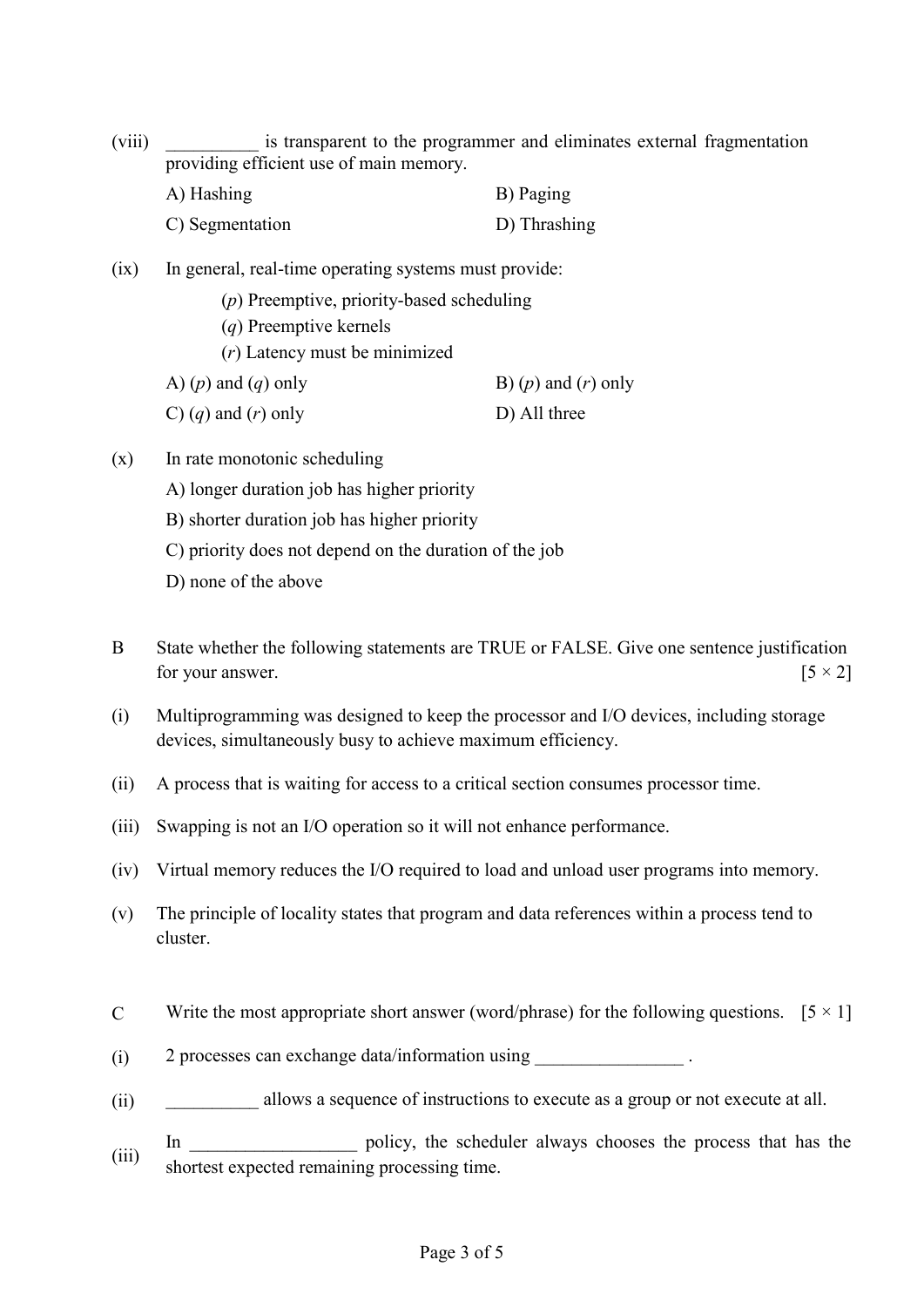- (iv) is a facility that allows programs to address memory from a logical point of view, without regard to the amount of main memory physically available.
- $(v)$  A \_\_\_\_\_\_\_\_\_\_\_\_\_\_\_\_\_\_\_\_ task has an associated deadline that is desirable, but not mandatory.

(i) Briefly discuss long-term scheduling vs. short-term scheduling. [5]

### **Question 2 (25 marks)**

| (ii)  | Discuss how the following pairs of scheduling criteria/objectives conflict in certain settings.                                                                                                                                                                                                                                                                                                                                                                            |                   |  |
|-------|----------------------------------------------------------------------------------------------------------------------------------------------------------------------------------------------------------------------------------------------------------------------------------------------------------------------------------------------------------------------------------------------------------------------------------------------------------------------------|-------------------|--|
|       | a) CPU utilization and throughput                                                                                                                                                                                                                                                                                                                                                                                                                                          | $\lceil 3 \rceil$ |  |
|       | b) I/O device utilization and CPU utilization                                                                                                                                                                                                                                                                                                                                                                                                                              | $\lceil 3 \rceil$ |  |
| (iii) | Several of your friends are planning to develop an open source, geographically distributed<br>cloud storage called <i>community cloud</i> . They are planning to use a peer-to-peer approach,<br>where each user of <i>community cloud</i> contributes part of his/her free disk space to form one<br>large distributed file system. This file system is to be named CFS (Community cloud File<br>System). They want your feedback on the following design options of CFS. |                   |  |
|       | While your OS class did not cover file systems in detail, you can still contribute to the CFS<br>design by drawing ideas from concepts learned in other topics.                                                                                                                                                                                                                                                                                                            |                   |  |
|       | a) Recommend a suitable block size for CFS. Justify.                                                                                                                                                                                                                                                                                                                                                                                                                       | $\lceil 3 \rceil$ |  |
|       | Files that are larger than the block size need to be broken into multiple blocks.<br>b)                                                                                                                                                                                                                                                                                                                                                                                    |                   |  |

- Therefore, recommend a suitable disk block allocation method for CFS. You need to explain where to place the blocks and how to keep track of them. [5]
- c) List the necessary metadata to include in a file control block of CFS.

| Hint: A file control block is used to keep track the metadata related to a file. | $[3]$ |  |
|----------------------------------------------------------------------------------|-------|--|
|----------------------------------------------------------------------------------|-------|--|

d) Would you recommend allowing concurrent access to the same file? Explain. [3]

#### **Question 3 (25 marks)**

(i) Briefly describe an example that will cause a process to perform each of the following state transitions. a) Transition from Blocked to Blocked/Suspend state. [2] b) Transition from Ready/Suspend to Running state. [2] (ii) Using a suitable example explain what is a Memory-Mapped File. [3] (iii) It is known that memory access time of a particular system is 100 ns and average page-fault service time is 4 ms. If one access out of 25,000 causes a page fault under demand paging, what is the effective access time? [3]